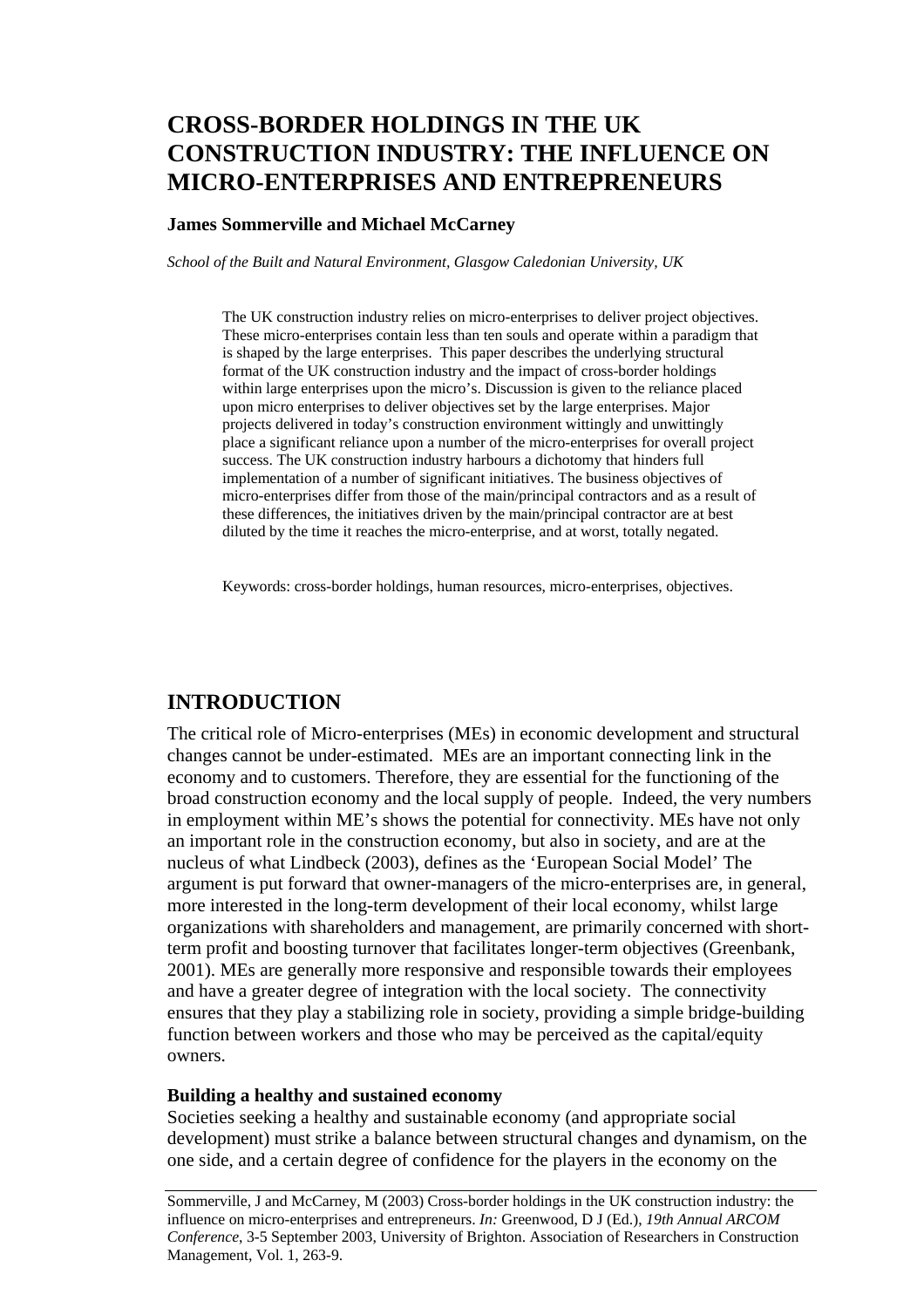other. Operating in parallel to this, economic societies require a sustainable combination of both short-term market efficiencies and favorable conditions for the longer-term investments in capital, qualifications and infrastructure. The construction industry often plays a pivotal role in societal manipulation and as such the human resources within the industry are subject to a dynamism not often found in other industries (Hillebrandt, 2000).

For this reason, the prevailing institutional settings and regulatory frameworks play an essential part in facilitating the capacity to modernize an economy and to stabilize society. MEs are perhaps more directly affected by economic and social tensions and are therefore much more responsive to changes in society than medium-large enterprises and capital owners.

## **The UK structural paradigm**

Micro-enterprises account for over 95% of the total for all private sector businesses in the UK economy, with over 69% of these enterprises having only one individual. They contribute some £447,770 Million to the national economy and employ over 6.5Million people (NSO, 2002). Table 1 shows the general UK industrial picture for the number of enterprises, employment and turnover in the private sector by size of enterprise. The significance of these contributions provides a powerful argument for the drive to have them treated as a separate and specific entity within policy formulation and implementation.

|                            | Number of   |            | Employment |           | Turnover          |           |
|----------------------------|-------------|------------|------------|-----------|-------------------|-----------|
|                            | Enterprises | % of All   | (000s)     | % of All  | (f <sub>m</sub> ) | As $%$    |
| All Industries             |             |            |            |           |                   |           |
| All enterprises<br>With no | 3,746,340   |            | 22,622     |           | 2,112,013         |           |
| employees                  | 2,596,395   |            | 2,888      |           | 152,383           |           |
| Employers with             |             |            |            |           |                   |           |
| $1-4$                      | 747,655     | $Micro=$   | 2,230      | $Micro =$ | 172,637           | $Micro =$ |
| $5-9$                      | 200,320     | 3544370    | 1,436      | 6554      | 122,750           | 447770    |
| $10-19$                    | 112,695     | $= 94.6\%$ | 1,570      | $= 29\%$  | 148,725           | $=21\%$   |
| 20-49                      | 54,845      |            | 1,686      |           | 168,840           |           |
| 50-99                      | 18,130      |            | 1,255      |           | 141,269           |           |
| 100-199                    | 7,905       |            | 1,104      |           | 135,171           |           |
| 200-249                    | 1,620       |            | 362        |           | 42,791            |           |
| 250-499                    | 3,245       |            | 1,128      |           | 157,237           |           |
| 500 or more                | 3,530       |            | 8,964      |           | 870,211           |           |

Table 1: Number of UK enterprises, employment and turnover in the private sector by size of enterprise (Source: National Statistics Office, 2002)

When considering a single industrial sector such as construction, then the significance and direct impact of the MEs is evident. Table 2 illustrates the clear dichotomy found within the UK construction industry i.e. a very large percentage of the enterprises are micro, with only a relatively small percentage fitting within the broader classification of small–to–large.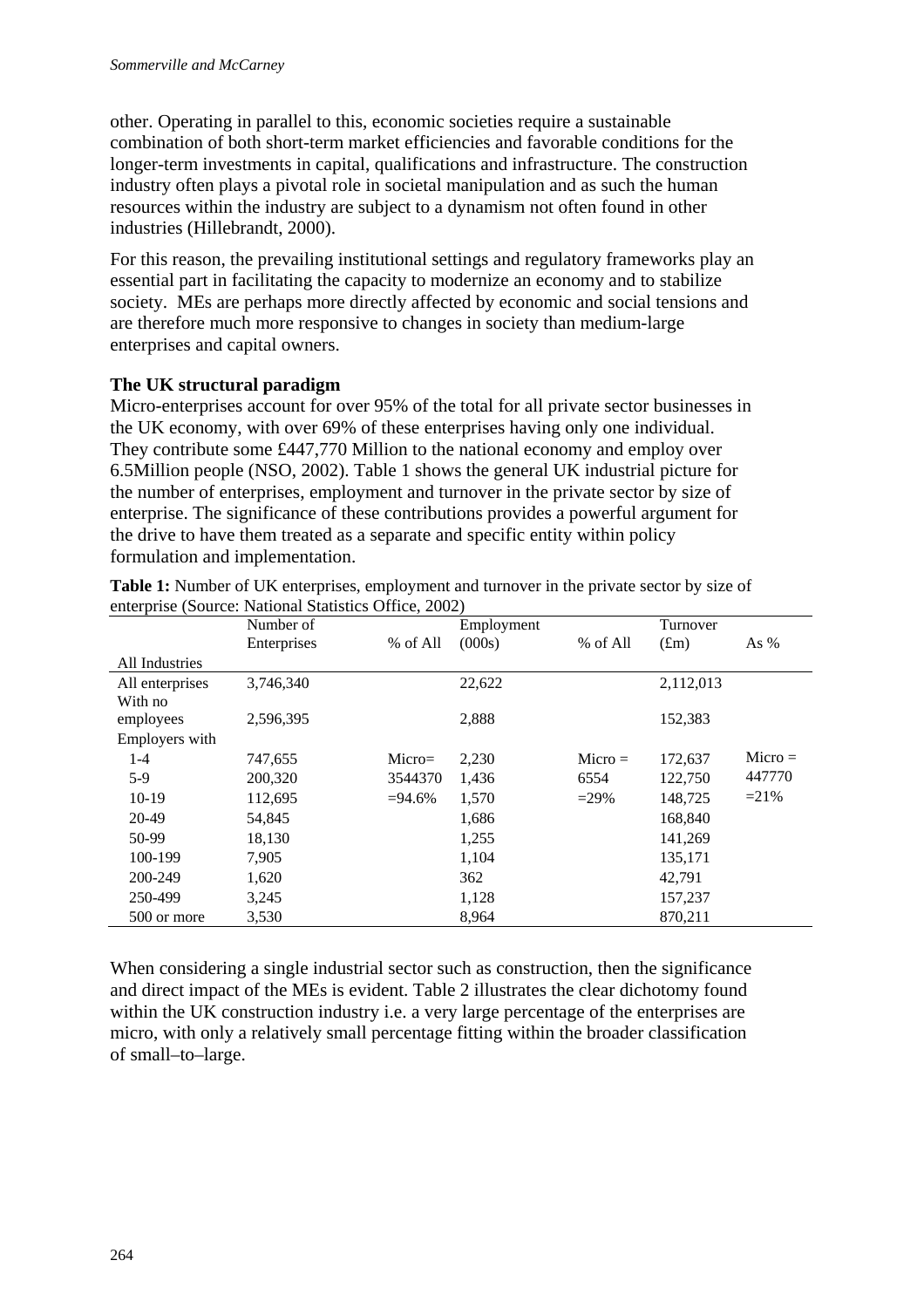**Table 2:** Specific UK construction industry data (NSO, 2002)

|                 | Number of<br>Enterprises | As a % of all<br>Enterprises | Employme<br>nt $(000s)$ | As a % of all<br>Employment | Turnover<br>$(E$ Million) | As a % of<br>Turnover |
|-----------------|--------------------------|------------------------------|-------------------------|-----------------------------|---------------------------|-----------------------|
| Construction    |                          |                              |                         |                             |                           |                       |
|                 |                          |                              |                         |                             |                           |                       |
| All enterprises | 691,800                  |                              | 1,666                   |                             | 136,927                   |                       |
| With no         |                          |                              |                         |                             |                           |                       |
| employees       | 571,455                  |                              | 602                     |                             | 25,546                    |                       |
| Employers with  |                          |                              |                         |                             |                           |                       |
| $1-4$           | 85,445                   | Micro                        | 244                     | Micro                       | 19,406                    | Micro                 |
|                 |                          | $Total =$                    |                         | $Total =$                   |                           | $Total =$             |
| $5-9$           | 18,415                   | 675315                       | 130                     | 976000                      | 10,659                    | 55611                 |
| $10-19$         | 9,895                    | $= 97.6%$                    | 135                     | $= 58.6\%$                  | 11,834                    | $=40.6%$              |
| 20-49           | 4,535                    |                              | 136                     |                             | 12,900                    |                       |
| 50-99           | 1,200                    |                              | 81                      |                             | 9,333                     |                       |
| 100-199         | 470                      |                              | 64                      |                             | 10,628                    |                       |
| 200-249         | 80                       |                              | 18                      |                             | 1,958                     |                       |
| 250-499         | 165                      |                              | 58                      |                             | 7,202                     |                       |
| 500 or more     | 140                      |                              | 200                     |                             | 27,460                    |                       |

#### **The Micro-enterprises as a distinct construction industry cohort**

The current trend of including micro construction enterprises within the cohort known as Small to Medium Enterprises (SMEs), prima facie, does them a great injustice. SMEs are generally seen as enterprises employing up to 249, and large enterprises where there are  $>250$  employees, have characteristics which clearly differentiate them from micros (Greenbank, 2001). Policy makers have at best assumed that the microenterprise context is not unique and therefore can be embraced within the term 'Small and Medium' sized enterprise. The Bolton Committee ( way back in 1971), saw the key characteristics of a small firm as being: that it is an independent business, managed by its owner or part-owners and having a small market share. Also, Bolton perceived size as being relevant to sector, i.e. a firm of a given size could be small in relation to one sector; whereas a firm of similar dimensions in another sector could be considered large. Thus micro as a definition bridges many gaps and brings about resolution of pertinent issues.

The micro-enterprise paradigm is different from that found affecting other organizations i.e. their perception of societal forces varies, economic priorities are different, and the individual's drivers assume a high degree of pre-potency. This contextualised environment directly affects the micro-enterprise's objectives. The less formalized and more personal management practices in micro-enterprises mark them out as being distinct from their relatively larger counterparts (EC, 96).

Within the broad construction paradigm, a number of industry reviews (some general and some specific) e.g. Banwell, 1964; Latham, 1994; Egan, 1998 and, Fairclough 2002, undertaken with the premise of informing the development of management education and learning have, on the face of it, ignored the micro-enterprise. These reviews have been used to drive policy decisions and initiatives that have been implemented within the UK construction industry. These approaches having been adopted are then driven down from the large enterprises through to mediums, small and ultimately, to the micros; with what can be perceived as a relatively low degree of success.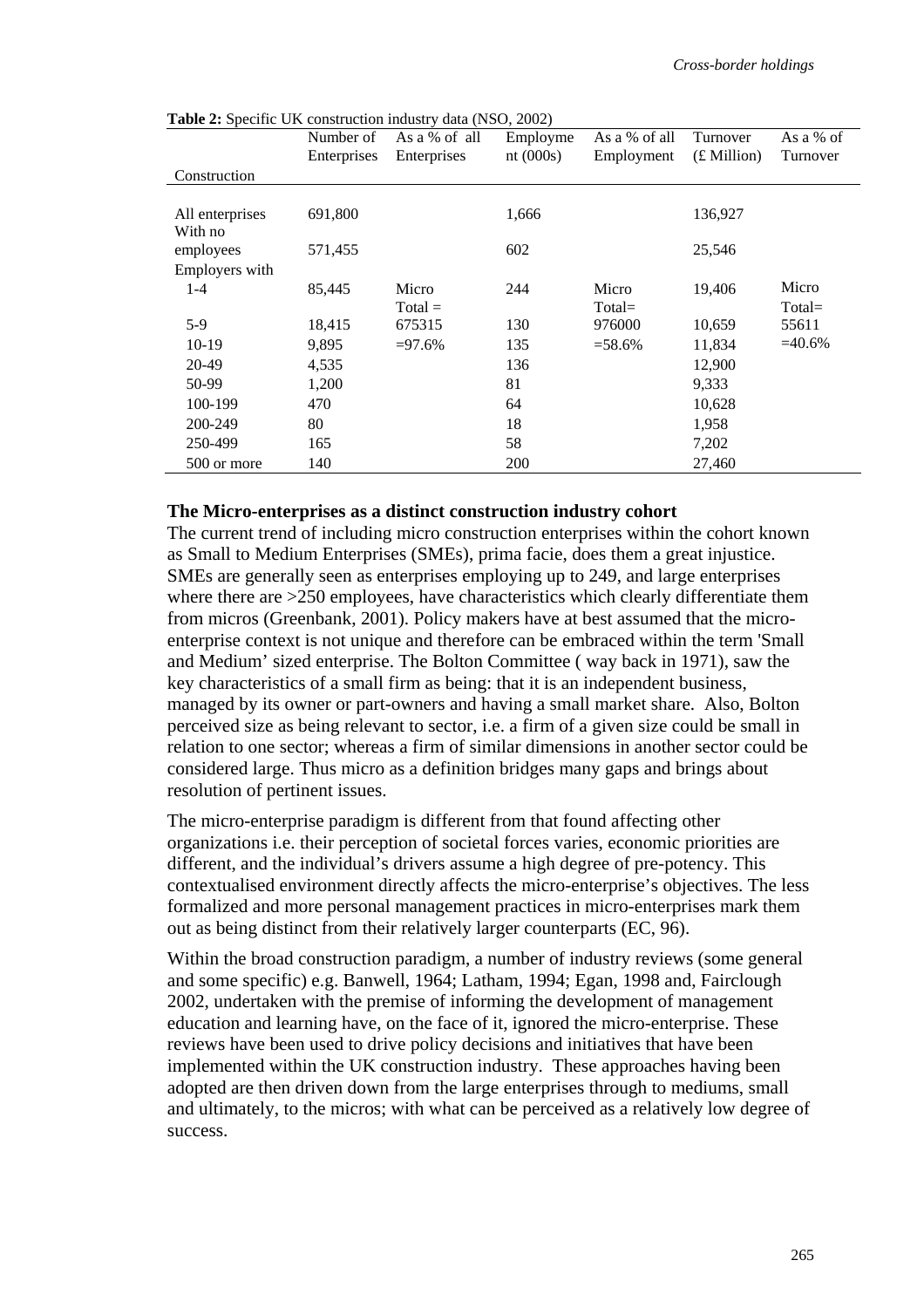## **Cross-border linkages within the large enterprises**

Europe's Top 300 (Building, 2003) shows the operating and profit values for the major contractors and material produced for the EU. When the linkages between these top players is analysed it becomes apparent that there are a number of underlying business frameworks which provide support and impetus for the top players (linkages are outlined in Figure 1).

| Name of                | Legal $&$    | <b>Standard Life</b> | <b>Schroder</b>    | Hoare             | <b>Freshfieds</b> |
|------------------------|--------------|----------------------|--------------------|-------------------|-------------------|
| Organization           | General      | (Major               | <b>Investments</b> | <b>Govett Ltd</b> | <b>Bruckhaus</b>  |
| (Construction)         | (Major       | Shareholder)         | (Major             | (Broker)          | <b>Deringer</b>   |
|                        | Shareholder) |                      | Shareholder)       |                   | (Solicitor)       |
| <b>Kier Group</b>      | ✓            | ✓                    |                    |                   |                   |
| McCarthy &             | ✓            | ✓                    |                    |                   |                   |
| <b>Stone</b>           |              |                      |                    |                   |                   |
| <b>Carrillion</b>      | $\checkmark$ |                      | ✓                  |                   |                   |
| <b>Taylor</b>          | ✓            | ✓                    | ✓                  |                   |                   |
| Woodrow                |              |                      |                    |                   |                   |
| <b>Hanson</b> plc      | $\checkmark$ |                      |                    | $\checkmark$      |                   |
| <b>Crest Nicholson</b> |              | ✓                    | ✓                  |                   |                   |
| plc                    |              |                      |                    |                   |                   |
| Aggregate              |              | ✓                    |                    |                   | $\checkmark$      |
| <b>Industries</b>      |              |                      |                    |                   |                   |
| <b>Balfour Beatty</b>  |              | ✓                    | $\checkmark$       | ✓                 |                   |
| <b>George Wimpey</b>   |              |                      |                    |                   | $\checkmark$      |
| <b>Bovis Homes</b>     |              |                      | ✓                  | ✓                 | $\checkmark$      |
| Low & Bonner           |              |                      |                    |                   | $\checkmark$      |
| <b>John Laing plc</b>  |              |                      | ✓                  |                   | $\checkmark$      |
| <b>Costain plc</b>     |              |                      |                    | ✓                 | $\checkmark$      |
| Westbury               |              |                      |                    | ✓                 | $\checkmark$      |
| <b>Homes</b>           |              |                      |                    |                   |                   |

**Figure 1:** Construction organizations with cross-border linkages to Institutions

The principal solicitor to 50% of the organizations is Freshfields Bruckhaus Deringer, and at the same time Hoare Govett also acts as Brokers to 50% of the major players. Schroders are a significant investor within 57% of the large enterprises. Five of these large enterprises share a common bond: they utilize at least two out of the Investor/Broker/Solicitor trinity (Schroder, Hoare Govett, Freshfields). These close relationships foster stability and also provide opportunities that micro-enterprises could only dream of.

### **Objectives of the micro-enterprises**

Profit maximization may be seen as the key objective of any micro-enterprise. The issue becomes blurred when we move from what may be perceived as the true entrepreneurial micro-enterprise i.e. the sole trader, towards those which may be classed as the more general micro-enterprises i.e. they have an owner-manager and a number of employees. Schumpeter (1909) sees the entrepreneur as achieving hedonism through defined business objectives. Whereas Greenbank (2001) suggests that the range of owner-manager objectives found within micro-enterprises tend to fall within a more complex tri-axial framework i.e. those that are personal economic, those personal non-economic and those, which are business. The underlying presumption is that the owner-manager of the micro-enterprise is the sole driving force and that a single dimension of entrepreneurship prevails. Audretsch *et al.* (1999) rightly suggest that entrepreneurship is complex and multi-faceted. The range of interacting facets expounded over the ages is indicated in Table 3.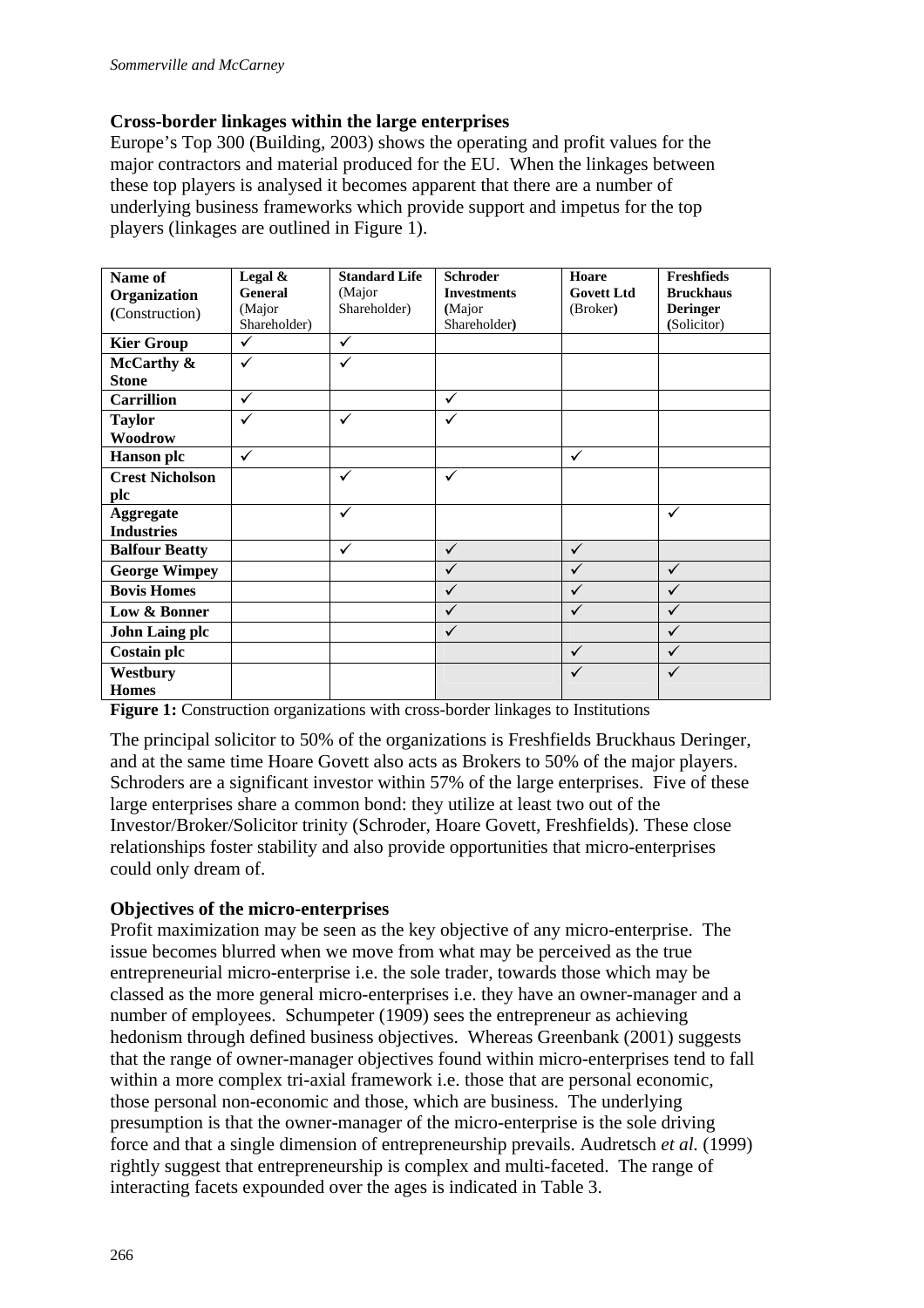| Writer                | Facet       | Influence                   |
|-----------------------|-------------|-----------------------------|
| Cantilon (circa 1730) | Control     | Self-employment             |
|                       |             | Uncertainty management      |
| Baptiste (1816)       | Unification | Production capabilities     |
|                       |             | Capital management          |
| Knight (1921)         | Forecasting | Market dynamics             |
|                       |             | Leadership and management   |
| Schumpeter (1934)     | Innovation  | Market shaping              |
|                       |             | Resource utilization        |
| Penrose (1936)        | Opportunism | Economic exploitation       |
| Kirzner $(1979)$      |             | Arbitrage                   |
| Leibenstein (1968)    | Creation    | Delivery of desired outputs |
| Gartner (1988)        |             | New entities                |

**Table 3:** The many facets of entrepreneurship

In essence, entrepreneurship is viewed as a specific function involving the exploitation of opportunities, which exist within a market. Such exploitation being closely associated with the direction and/or combination of productive inputs. Entrepreneurs are perceived as bearing risk while pursuing opportunities, and often bring about, or shape, creative and innovative actions. These innovative actions include the development of cross-border holdings.

| Writer             | Facet       | <b>Influence</b>     | <b>Intrapreneur influence</b>       |
|--------------------|-------------|----------------------|-------------------------------------|
| Cantilon (circa    | Control     | Self-employment      | The intrapreneur influences the     |
| 1730)              |             |                      | micro-enterprise through the Inland |
|                    |             | Uncertainty          | Revenue(CIS).                       |
|                    |             | management           | Contract certainty mitigates        |
|                    |             |                      | uncertainty                         |
| Baptiste (1816)    | Unification | Production           | Intrapreneur develops programmes    |
|                    |             | capabilities         | which shape the micro-enterprise    |
|                    |             |                      | production schedules.               |
|                    |             | Capital management   | Main contractor provides much of    |
|                    |             |                      | the capital intensive elements.     |
| Knight (1921)      | Forecasting | Market dynamics      | Connectivity shapes market          |
|                    |             | Leadership and       | response.                           |
|                    |             | management           | Contingent upon number of           |
|                    |             |                      | employees.                          |
| Schumpeter (1934)  | Innovation  | Market shaping       | Micro-enterprises may be reactive.  |
|                    |             | Resource utilization | Contingent upon the project.        |
| Penrose (1936)     | Opportunism | Economic             | Micro's scale allows                |
| Kirzner (1979)     |             | exploitation         | responsiveness to economic          |
|                    |             |                      | changes; which is exploited by the  |
|                    |             | Arbitrage            | intrapreneur.                       |
|                    |             |                      | Intrapreneurs have leverage.        |
| Leibenstein (1968) | Creation    | Delivery of desired  | Essential.                          |
| Gartner (1988)     |             | outputs              | Freedom of movement into and out    |
|                    |             | New entities         | of the industry.                    |

**Table 4:** Entrepreneurship drivers and modifiers

In addition, entrepreneurs undertake a managerial role, but routine management of an ongoing operation is not considered, per se, to be entrepreneurship. In this sense entrepreneurial activity is fleeting. An individual may perform an entrepreneurial function in creating an organization, but later is relegated to the role of managing it without performing an entrepreneurial role. Under this paradigm, many microenterprise owners may fall out with the category of entrepreneurs. The real anomaly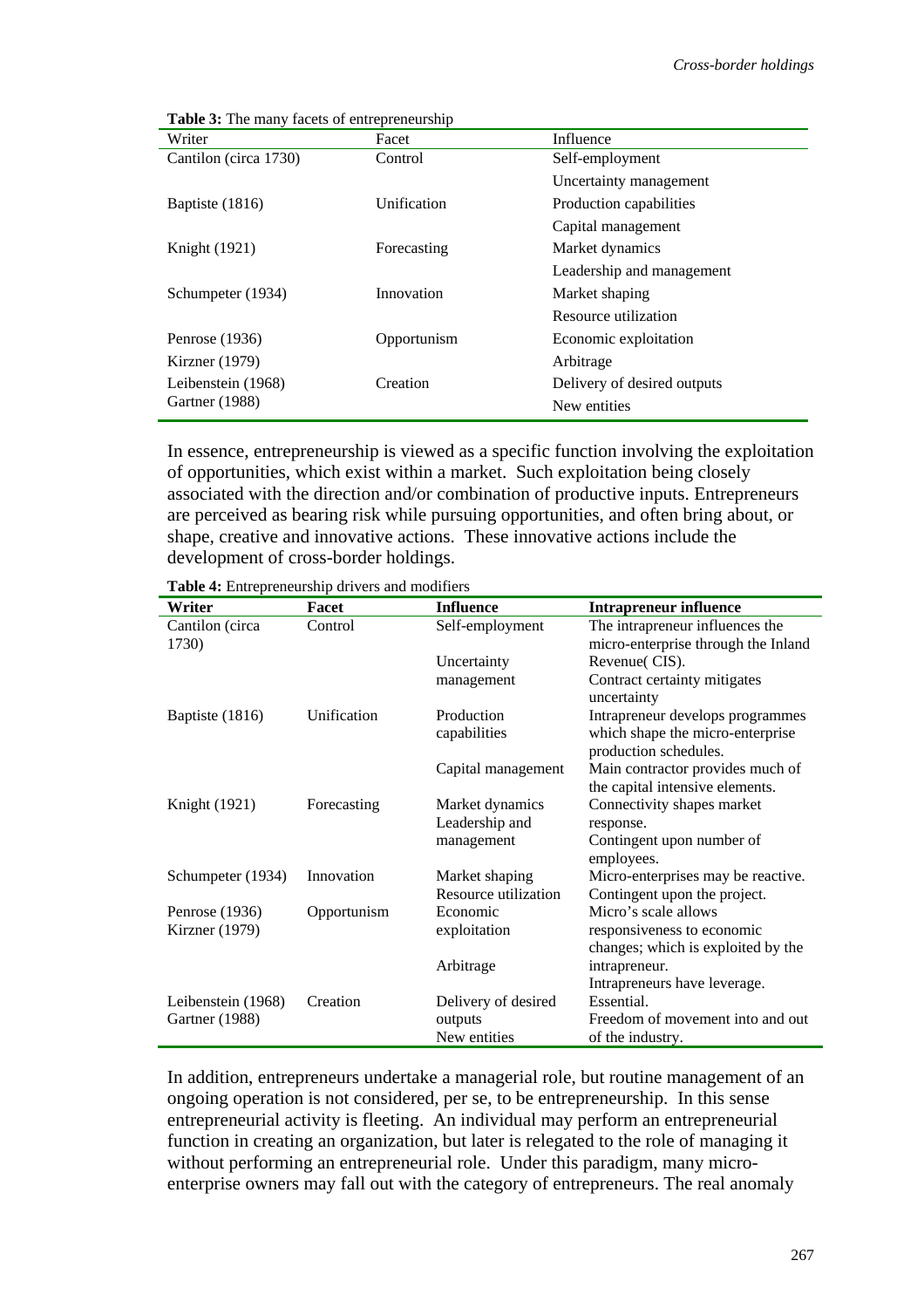arises when we consider individuals within organizations (i.e. non-founders). They can be classified as entrepreneurs since they pursue the exploitation of opportunities along with several of the other facets. Intrapreneurship may then also be considered as a form entrepreneurship. As such these intrapreneurs see the micro-enterprises as becoming subservient and change the style of the entrepreneurs operating within the micros. Table 4 highlights areas where changes occur and are operationalized by the micros.

## **The dichotomy**

There are many underlying questions within the structural and operating format of the industry. Given that many of the large enterprises have intrapreneurs operating, then the underlying ethos is presupposed as being one that should facilitate the operation of the true micro-enterprises. This however does not appear to be the case in practice. The micro-enterprise is used as the mechanism by which large enterprise objectives are attained, sacrificing some or all of the micro-enterprise's objectives.

The large enterprise have a wealth of human resources to call upon in terms of accessing skills and abilities which they may tap into some or all of the full range of entrepreneurship facets as shown in Table 4. The micro-enterprise does not have the luxury of such a diverse human resource pool, and therefore is somewhat starved of the full entrepreneurship competence range.

The large enterprise is able to utilize a broad range of connections (cross-border) to deal with and manage the facets shown in Table 4. These linkages provide avenues for the large enterprise to, at least mitigate, and at best, offset, negative aspects arising from the facets e.g. uncertainty is managed through access to capital sources which the micro cannot tap into; production is managed through shaping the underlying market and its needs; this drive controls many market dynamics; the cross-border links provide the vehicle which facilitate arbitrage; the facility to survive market oscillations allows the large enterprise to deliver on a consistent basis.

# **CONCLUSIONS**

The cross-border linkages are used by the large enterprise to bring about stability and foster intrapreneurship. This engenders, within the large enterprise, the development of intrapreneurs who actively seek to achieve the broadest possible range of enterprise objectives. These objectives are superimposed on the micro-enterprise and bring about a diminution of the prevailing entrepreneurship within the micro-enterprise.

Within the UK construction industry the emphasis is placed upon securing microenterprise input as de facto intrapreneurs even though they are prima facie entrepreneurs. The micro-enterprises are used as buffers and controls for attainment of the large enterprise objectives, at the cost of the micro-enterprise's development. The micro-enterprises are de facto the sharp end and yet are not fully appreciated by the large enterprises.

The issue of supply chain management within the construction industry, and in particular the management of contract interfaces, still leaves much to be desired. Recognition of the role played by micro-enterprises is in its infancy given that much of the sub-contracting that takes place dilutes their voice and perception of their role.

Research is required which addresses the issue of why all micro-enterprises do not metamorphose into large enterprises.